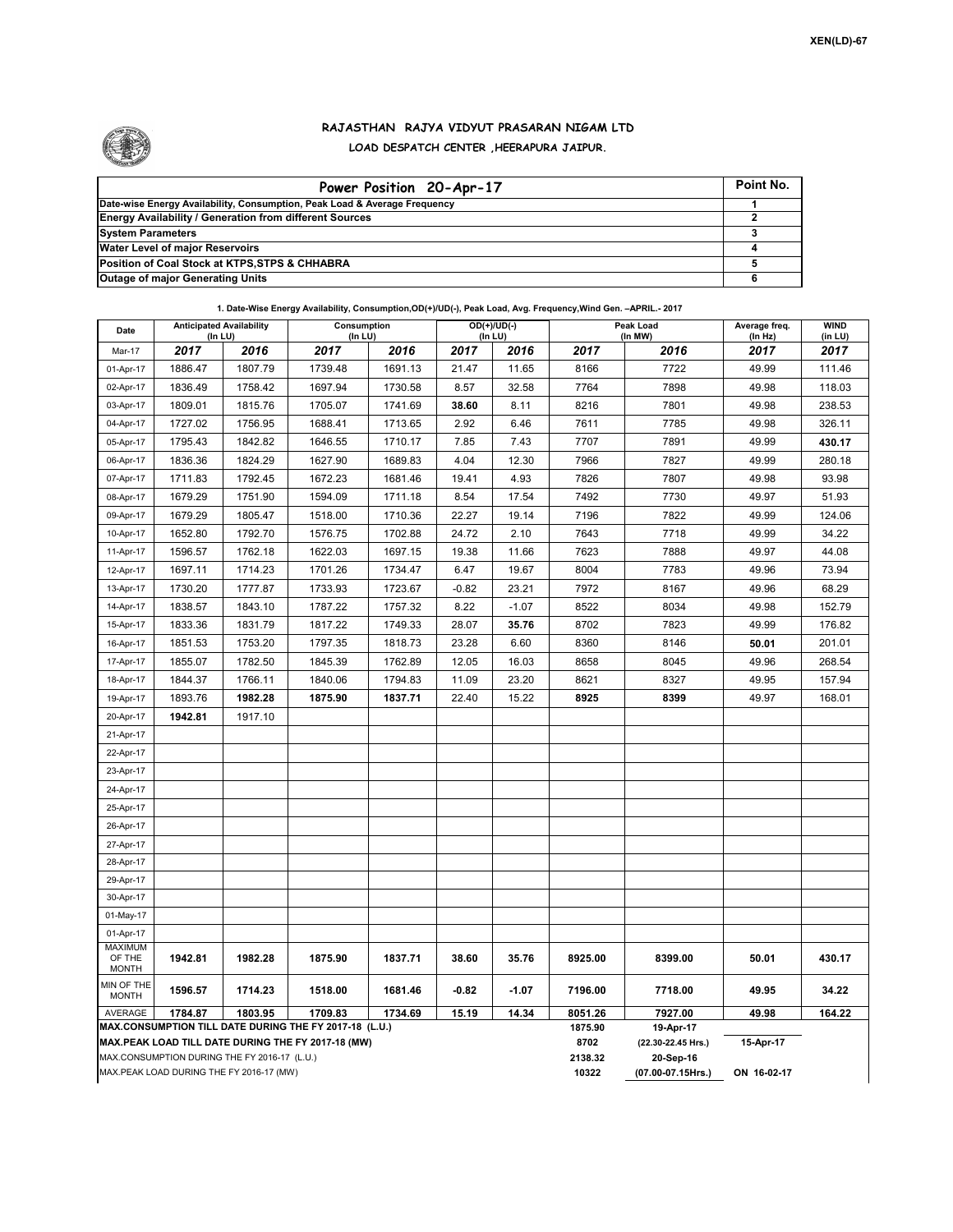| 2. Anticipated Availability/Generation From Different Sources |  |  |  |  |  |
|---------------------------------------------------------------|--|--|--|--|--|
|---------------------------------------------------------------|--|--|--|--|--|

| (In LU)                 |                                                                                    |                                                  |                                  |                                     |  |  |  |  |  |  |
|-------------------------|------------------------------------------------------------------------------------|--------------------------------------------------|----------------------------------|-------------------------------------|--|--|--|--|--|--|
| S.No.                   | Sources Available to Rajasthan / Installed<br>Capacity as on 30.09.2016<br>(In MW) | Prior<br>assessment of<br>Avail. For next<br>Day | Prior<br>assessment of<br>Avail. | <b>Actual</b><br>Energy<br>Received |  |  |  |  |  |  |
|                         |                                                                                    |                                                  | 19-Apr-17                        |                                     |  |  |  |  |  |  |
| 1                       | KTPS (1240/1240)                                                                   | 42.00                                            | 42.00                            | 40.36                               |  |  |  |  |  |  |
| $\overline{\mathbf{2}}$ | STPS (1500/1500)                                                                   | 55.00                                            | 55.00                            | 48.77                               |  |  |  |  |  |  |
| 3                       | DHOLPUR GAS CCPP (330/330)                                                         | 0.00                                             | 0.00                             | 0.00                                |  |  |  |  |  |  |
| 4<br>5                  | RAMGARH (273.5/273.5)<br>RAPP-A(200/200)                                           | 46.00<br>38.00                                   | 46.00<br>38.00                   | 48.38<br>42.32                      |  |  |  |  |  |  |
| 6                       | MAHI (140/140)                                                                     | 0.00                                             | 0.00                             | 1.28                                |  |  |  |  |  |  |
| 7                       | CHAMBAL (RPS+JS) (135.5/271)                                                       | 0.00                                             | 0.00                             | 0.00                                |  |  |  |  |  |  |
| 8                       | <b>GIRAL LIGNITE (250/250)</b>                                                     | 0.00                                             | 0.00                             | 0.00                                |  |  |  |  |  |  |
| 9                       | CHHABRA TPS 1000/1000)                                                             | 162.00                                           | 218.00                           | 240.49                              |  |  |  |  |  |  |
| 10                      | ADANI (TPS) + KALISINDH (TPS)                                                      | 417.00                                           | 419.00                           | 343.58                              |  |  |  |  |  |  |
|                         | (1200+1200/1320+1200)                                                              |                                                  |                                  |                                     |  |  |  |  |  |  |
| 11                      | WIND FARM (3980.40/4119.15)                                                        | 280.00                                           | 150.00                           | 168.01                              |  |  |  |  |  |  |
| 12                      | SOLAR POWER(737.70/1295.70)                                                        | 0.00                                             | 0.00                             | 2.44                                |  |  |  |  |  |  |
| 13<br>14                | CAPTIVE POWER PLANTS                                                               | 0.00                                             | 0.00                             | 0.00                                |  |  |  |  |  |  |
| 15                      | REGIONAL (INTRA STATE) O.A. (VLTPS)<br><b>OPEN ACCESS</b>                          | 0.00<br>$-66.98$                                 | 0.00<br>$-64.73$                 | 0.00<br>$-64.73$                    |  |  |  |  |  |  |
| 16                      | BIOMASS - (101.95/119.25)                                                          | 7.00                                             | 6.00                             | 6.55                                |  |  |  |  |  |  |
| 17                      | BARSINGHSAR LTPS(250/250)                                                          | 27.00                                            | 27.00                            | 25.12                               |  |  |  |  |  |  |
| 18                      | RAJWEST (1080/1080)                                                                | 225.00                                           | 225.00                           | 216.32                              |  |  |  |  |  |  |
|                         | <b>TOTAL (A): 1-18</b>                                                             | 1232.02                                          | 1161.27                          | 1118.88                             |  |  |  |  |  |  |
| 19                      | <b>BBMB COMPLEX</b>                                                                |                                                  |                                  |                                     |  |  |  |  |  |  |
|                         | a) BHAKRA(230.79/1516.3)                                                           | 13.28                                            | 13.94                            | 13.52                               |  |  |  |  |  |  |
|                         | b) DEHAR (198/990)                                                                 | 30.16                                            | 30.08                            | 29.78                               |  |  |  |  |  |  |
|                         | c) PONG (231.66/396)                                                               | 13.56                                            | 3.11                             | 11.28                               |  |  |  |  |  |  |
|                         | TOTAL : a TO c                                                                     | 57.00                                            | 47.14                            | 54.59                               |  |  |  |  |  |  |
| 20                      | <b>CENTRAL STATIONS</b>                                                            |                                                  |                                  |                                     |  |  |  |  |  |  |
|                         | d) SINGRAULI (300/2000)                                                            | 78.08                                            | 77.89                            | 77.89                               |  |  |  |  |  |  |
|                         | e) RIHAND<br>(310.24/3000)<br>f) UNCHAHAR-I(20/420)                                | 73.03<br>0.36                                    | 91.05<br>0.48                    | 77.20<br>2.51                       |  |  |  |  |  |  |
|                         | g) UNCHAHAR-II& III(61/630)                                                        | 3.11                                             | 6.95                             | 11.15                               |  |  |  |  |  |  |
|                         | h) INDIRA GANDHI STPS(JHAJHAR) 0.00/1500)                                          | 0.07                                             | 0.02                             | 0.02                                |  |  |  |  |  |  |
|                         | i) NCTPS DADRI St-II (43.22/980) + DADRI-TH                                        | 0.93                                             | 3.47                             | 5.01                                |  |  |  |  |  |  |
|                         | i) DADRI GAS (77/830)                                                              | 4.45                                             | 2.00                             | 2.65                                |  |  |  |  |  |  |
|                         | k) ANTA<br>(83.07/419)                                                             | 0.00                                             | 0.00                             | 0.00                                |  |  |  |  |  |  |
|                         | I) AURAIYA<br>(61.03/663)                                                          | 0.00                                             | 0.00                             | 0.00                                |  |  |  |  |  |  |
|                         | m) NAPP<br>(44/440)                                                                | 11.20                                            | 11.20                            | 11.20                               |  |  |  |  |  |  |
|                         | $n)$ RAPP-B<br>(125/440)                                                           | 31.01                                            | 31.09                            | 31.09                               |  |  |  |  |  |  |
|                         | o) RAPP-C<br>(88/440)                                                              | 11.78                                            | 11.78                            | 11.78                               |  |  |  |  |  |  |
|                         | p) SALAL<br>(20.36/690)                                                            | 4.31                                             | 4.25                             | 4.23<br>17.91                       |  |  |  |  |  |  |
|                         | q) URI<br>(70.37/720)<br>r) TANAKPUR (10.86/94)                                    | 17.91<br>0.51                                    | 17.91<br>0.49                    | 0.54                                |  |  |  |  |  |  |
|                         | s) CHAMERA - (105.84/540)                                                          | 25.15                                            | 25.15                            | 25.15                               |  |  |  |  |  |  |
|                         | t) CHAMERA-II (29.01/300)                                                          | 8.82                                             | 8.82                             | 8.82                                |  |  |  |  |  |  |
|                         | u) CHAMERA-III (25.21/231)                                                         | 7.24                                             | 7.23                             | 7.23                                |  |  |  |  |  |  |
|                         | v) DHAULIGANGA (27/280)                                                            | 5.07                                             | 3.67                             | 4.68                                |  |  |  |  |  |  |
|                         | w) DULHASTI (42.42/390)                                                            | 12.09                                            | 12.09                            | 12.09                               |  |  |  |  |  |  |
|                         | x) SEWA (13/120)                                                                   | 3.92                                             | 3.92                             | 3.92                                |  |  |  |  |  |  |
|                         | y) NJPC (112.00/1500) + RAMPUR(31.808/412.02)                                      | 39.81                                            | 37.89                            | 40.81                               |  |  |  |  |  |  |
|                         | z) TEHRI (75/1000)                                                                 | 4.72                                             | 4.72                             | 4.72                                |  |  |  |  |  |  |
|                         | aa) KOTESHWR (33.44/400) + PARBATI3 (56.73/520)                                    | 17.56                                            | 14.05                            | 24.07                               |  |  |  |  |  |  |
|                         | ab) TALA                                                                           | 0.46                                             | 0.53                             | 0.53                                |  |  |  |  |  |  |
|                         | ac) MUNDRA UMPP (380/4000)                                                         | 53.76                                            | 53.76                            | 53.76                               |  |  |  |  |  |  |
|                         | ad) SASAN (372/3960)<br>ae) FRKKA+KHLGN+TLCHR (70.18/3940)                         | 89.34<br>22.85                                   | 89.34<br>21.72                   | 89.34<br>17.17                      |  |  |  |  |  |  |
|                         | af) URS POWER(DADRI TH-I)                                                          | 0.00                                             | 0.00                             | 0.00                                |  |  |  |  |  |  |
|                         | TOTAL SCHEDULE(a TO af)                                                            | 584.52                                           | 588.61                           | 600.05                              |  |  |  |  |  |  |
|                         | LOSSES                                                                             | $-15.86$                                         | $-16.95$                         | $-26.17$                            |  |  |  |  |  |  |
|                         | NET SCHEDULED                                                                      | 568.66                                           | 571.65                           | 573.88                              |  |  |  |  |  |  |
| 21                      | BILATERAL (REG.) EXCL. BANKING                                                     | 23.84                                            | 20.26                            | 20.14                               |  |  |  |  |  |  |
| 22                      | BANKING                                                                            | 0.00                                             | 0.00                             | 0.00                                |  |  |  |  |  |  |
| 23                      | BILATERAL(INTER-REG.). EXCLUDING (ISOA &                                           | 84.37                                            | 81.02                            | 89.13                               |  |  |  |  |  |  |
| 24                      | <b>BANKING)</b><br>INTER STATE OPEN ACCESS (BILATERAL+IEX)                         | 66.98                                            | 64.73                            | 64.73                               |  |  |  |  |  |  |
| 25                      | INDIAN ENERGY EXCHANGE                                                             | $-33.05$                                         | $-13.28$                         | $-13.28$                            |  |  |  |  |  |  |
|                         | <b>TOTAL(B): (19 TO 25)</b>                                                        | 710.79                                           | 732.50                           | 734.61                              |  |  |  |  |  |  |
|                         | TOTAL GENERATION (A +B) : 1 TO 25                                                  |                                                  |                                  | 1853.49                             |  |  |  |  |  |  |
|                         | OVER DRAWAL (+)/UNDER DRAWAL (-)                                                   |                                                  |                                  | 22.40                               |  |  |  |  |  |  |
|                         | <b>GRAND TOTAL</b>                                                                 | 1942.81                                          | 1893.76                          | 1875.90                             |  |  |  |  |  |  |
|                         | LAST YEAR                                                                          | 1917.10                                          | 1982.28                          | 1837.71                             |  |  |  |  |  |  |